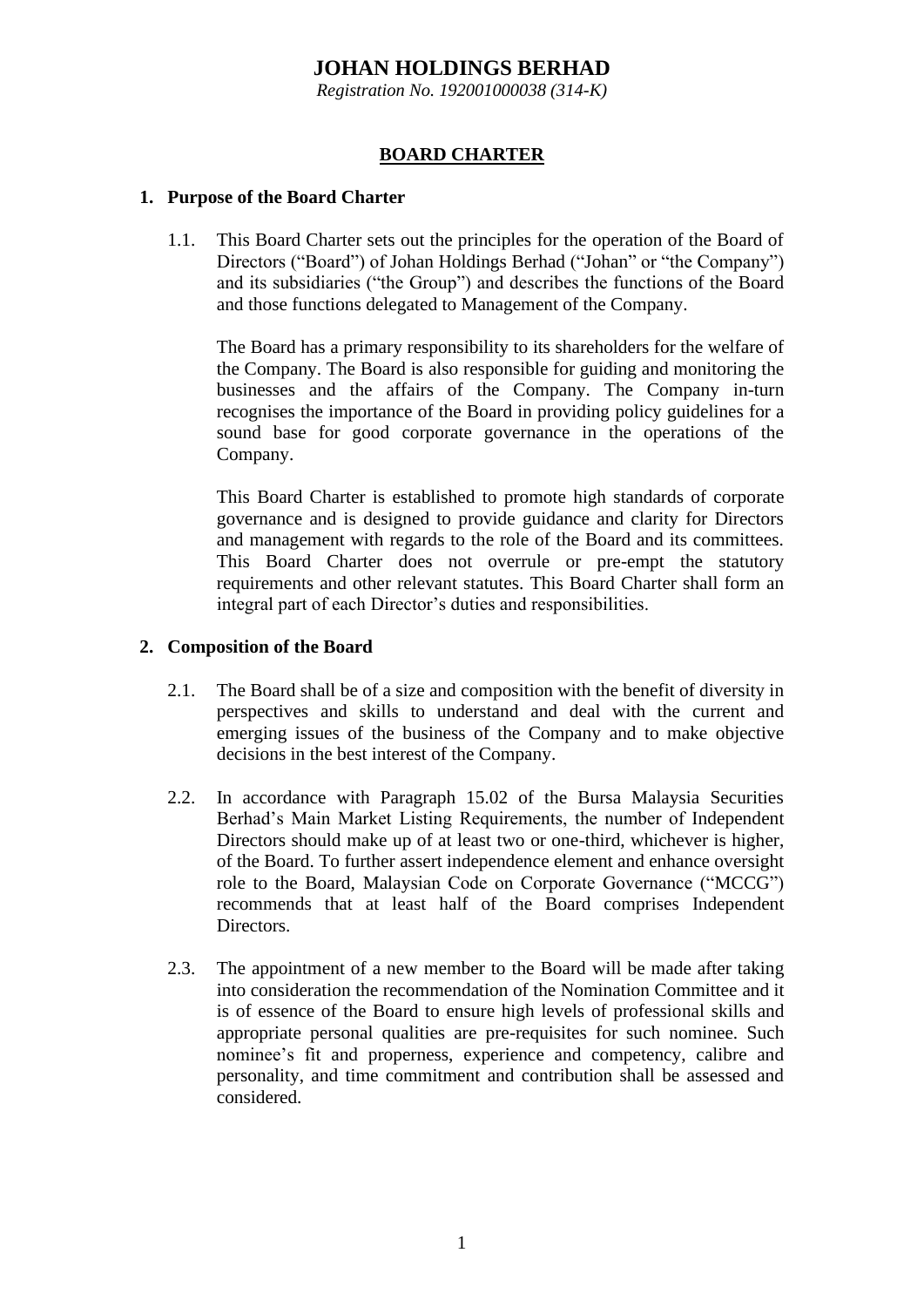- 2.4. The Board recognises the importance of having a clearly accepted division of power and responsibilities at the head of the Company to ensure a balance of power and authority. It is the policy of the Board to keep the roles of the Chairman and the Group Managing Director separate.
- 2.5. A Director of the Company shall not hold more than five (5) directorships in listed companies, as required under Paragraph 15.06(1) of the Listing Requirements. The Directors of the Company shall be able to devote the required time to serve the board effectively, considering the existing board positions held by the Director, including on boards of non-listed companies.
- 2.6. The tenure of an independent Director shall not exceed a term limit of nine years. Upon completion of the nine (9) years, the Independent Director may either retire or continue to serve on the Board subject to the Director's redesignation as a Non-Independent Director. The Board may, in exceptional cases and subject to the assessment of the Nominating Committee on an annual basis, recommend for an independent Director who has served for more than nine years to remain as an independent Director subject to Shareholders' approval.

## **3. Role of the Board**

- 3.1. The Board shall assume ultimate accountability and responsibility for the performance and affairs of the Company and shall in so doing effectively represent and promote the legitimate interests of the Company and its shareholders. The Board, at all times, shall retain full and effective control over the Company and shall direct and supervise the business and affairs of the Company.
- 3.2. The Board shall ensure that Management has in place appropriate processes for risk assessment, management and internal controls and monitoring performance against agreed benchmarks. The Board shall work with Senior Management as collaborators in advancing the interests of the Company.
- 3.3. The Board reserves a formal schedule of matters for its decision to ensure that the direction and control of the Group is firmly in its hands. This includes:
	- Strategic issues and planning, including sustainability, annual budget, business continuity plan and business restructuring
	- Material acquisitions and disposal of assets
	- Capital expenditures above certain limit
	- Authority levels
	- Risk management policies and activities
	- Approval of the Group's and Company's financial statements
	- Approval for the financing and borrowings
	- Any matters as may be required by the applicable laws and regulations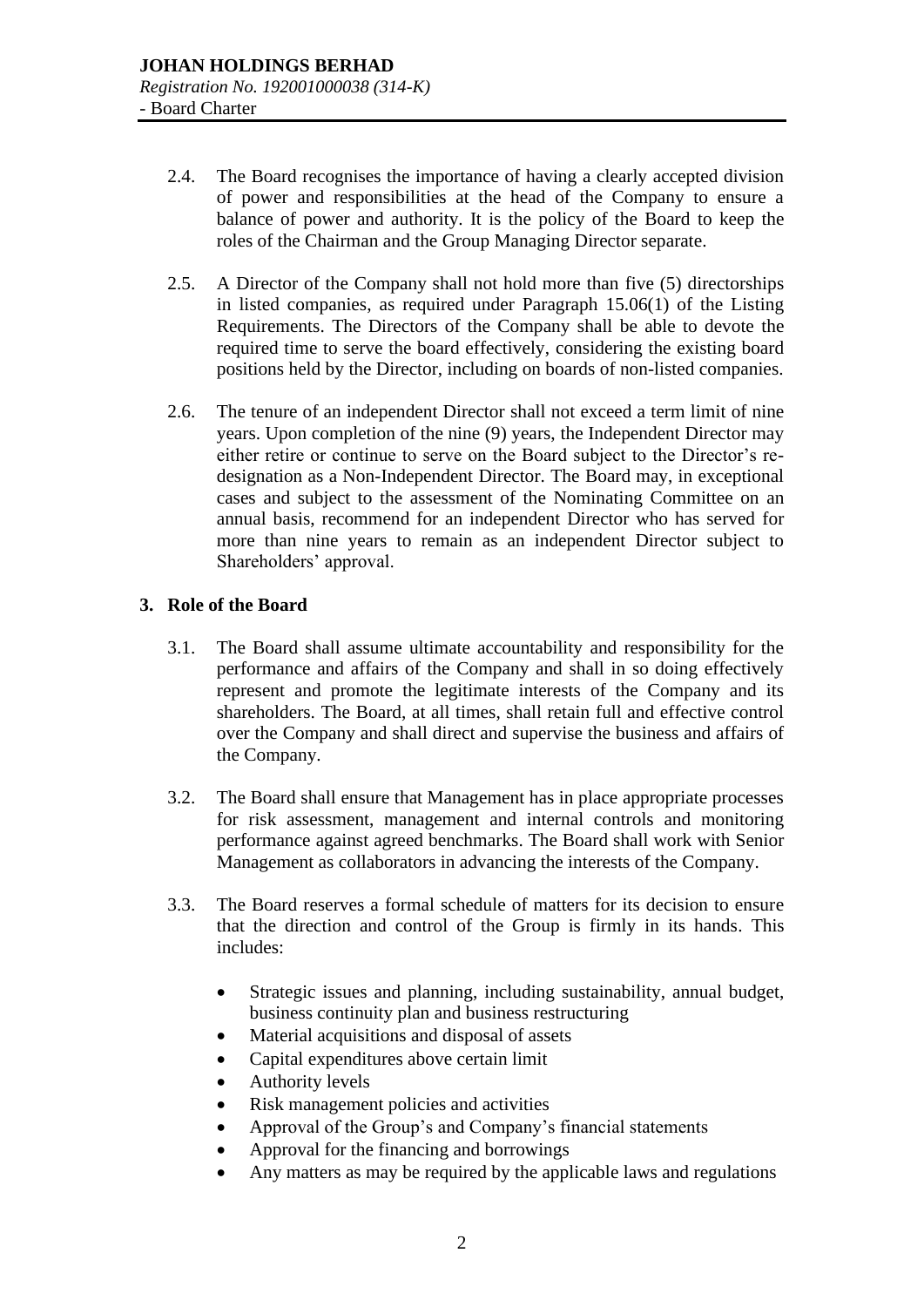- 3.4. The Board shall delegate certain responsibilities to committees which operate in accordance with Charter approved by the Board and delegate the day to day management of the Business of the Group to Management and Managing Director subject to an agreed authority limit.
- 3.5. The principal responsibilities of the Board, , amongst others, include:
	- Reviewing, adopting and monitoring strategic plan including setting performance objectives and approving operating budgets for the Group and ensuring that the strategies promote sustainability;
	- overseeing the conduct of the Company's business and build sustainable value for Shareholders;
	- reviewing the procedures to identify principal risks and ensuring the implementation of appropriate internal controls and mitigation measures;
	- succession planning, including appointing, assessing, training, fixing the compensation of and where appropriate, replacing Directors and senior management;
	- developing and implementing a Corporate Disclosure Policy (including an investor relations programme or shareholder communications policy) for the Group;
	- reviewing the adequacy and the integrity of the Group's internal control systems and management information systems, including systems for compliance with applicable laws, regulations, rules, directives and guidelines;
	- monitoring and reviewing management processes aimed at ensuring the integrity of financial and other reporting;
	- ensuring that the Company's financial statements are true and fair and conform with the accounting standards;
	- monitoring and reviewing policies and procedures relating to occupational health and safety and compliance with relevant laws and regulations; and
	- ensuring that the Company adheres to high standards of ethics and corporate behaviour.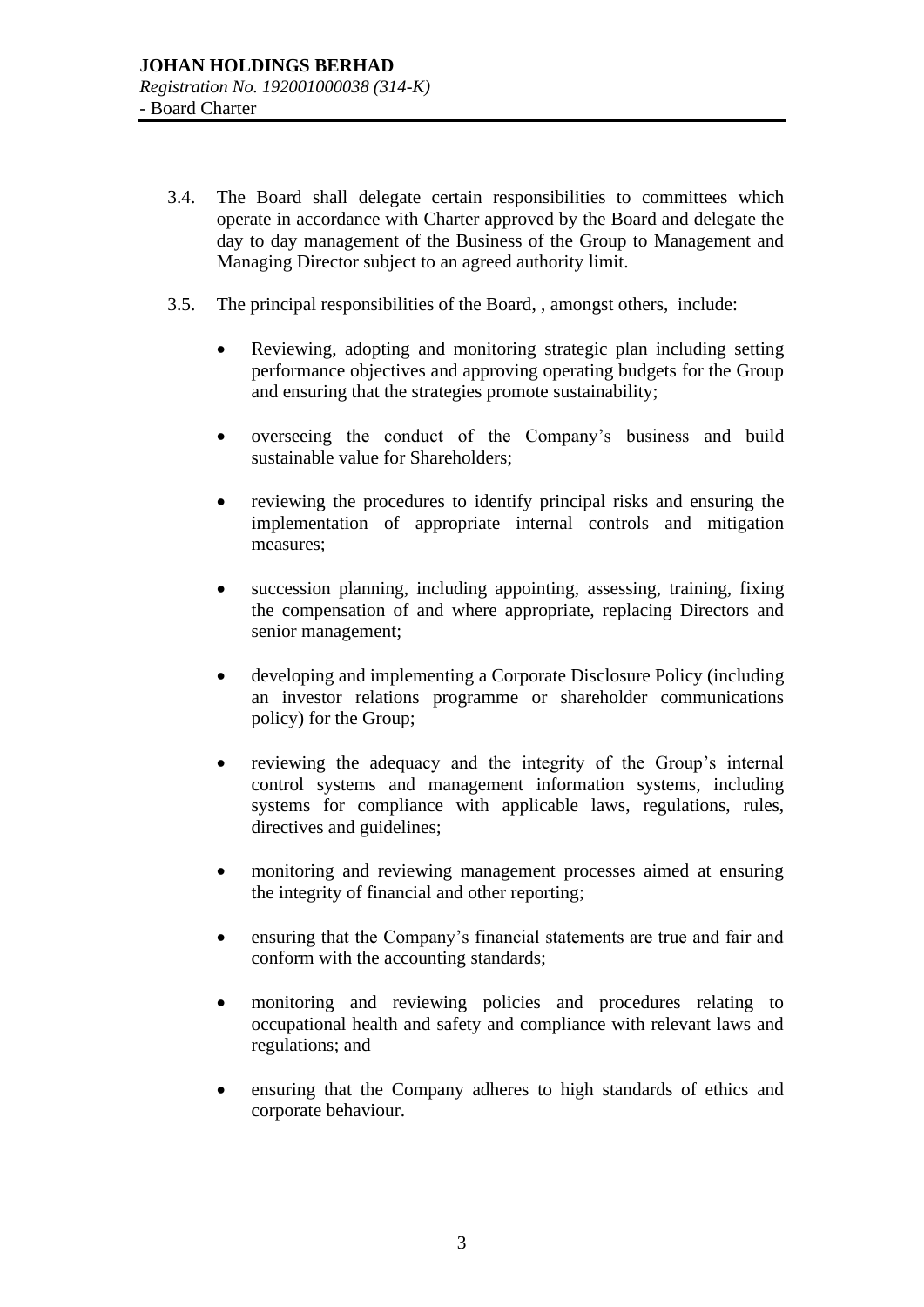3.6. In overseeing the conduct of the Group's Business, the Board shall ensure that an appropriate financial planning, operating and reporting framework as well as an embedded risk management framework is established. Elements under this combined framework include the Business Plan, the budget, financial statements, divisional strategic/performance reviews reports and risk management reports.

### **4. Role of the Chairman**

The Chairman carries out a leadership role in the conduct of the Board and its relations with the shareholders and other stakeholders. The Chairman is primarily responsible for:

- leading the Board in the oversight of management:
- long range strategic planning for the Group;
- representing the Board to shareholders and to chair and to ensure the efficient organisation and conduct of the Board and/or meeting of the shareholders;
- ensuring the integrity of the governance process and issues;
- ensuring compliance with all relevant regulations and legislation;
- functioning as a facilitator at meetings of the Board to ensure that relevant opinions among members is forthcoming;
- ensuring that all Directors are enabled and encouraged to participate in its activities;
- promoting constructive and respectful relationship between Board members and between the Board and the Management;
- guiding and mediating Board actions with respect to organisational priorities and governance concerns; and
- performing other responsibilities assigned by the Board from time to time.

## **5. Role of the Managing Director ("MD")**

- 5.1. The position of the MD in essence is to ensure the effective implementation of the Group's Business Plan and policies established by the Board as well as to manage the daily conduct of the business and affairs to ensure its smooth operation.
- 5.2. The responsibility of the MD shall be stated in an agreed job description and generally, the MD is responsible to the Board for the following: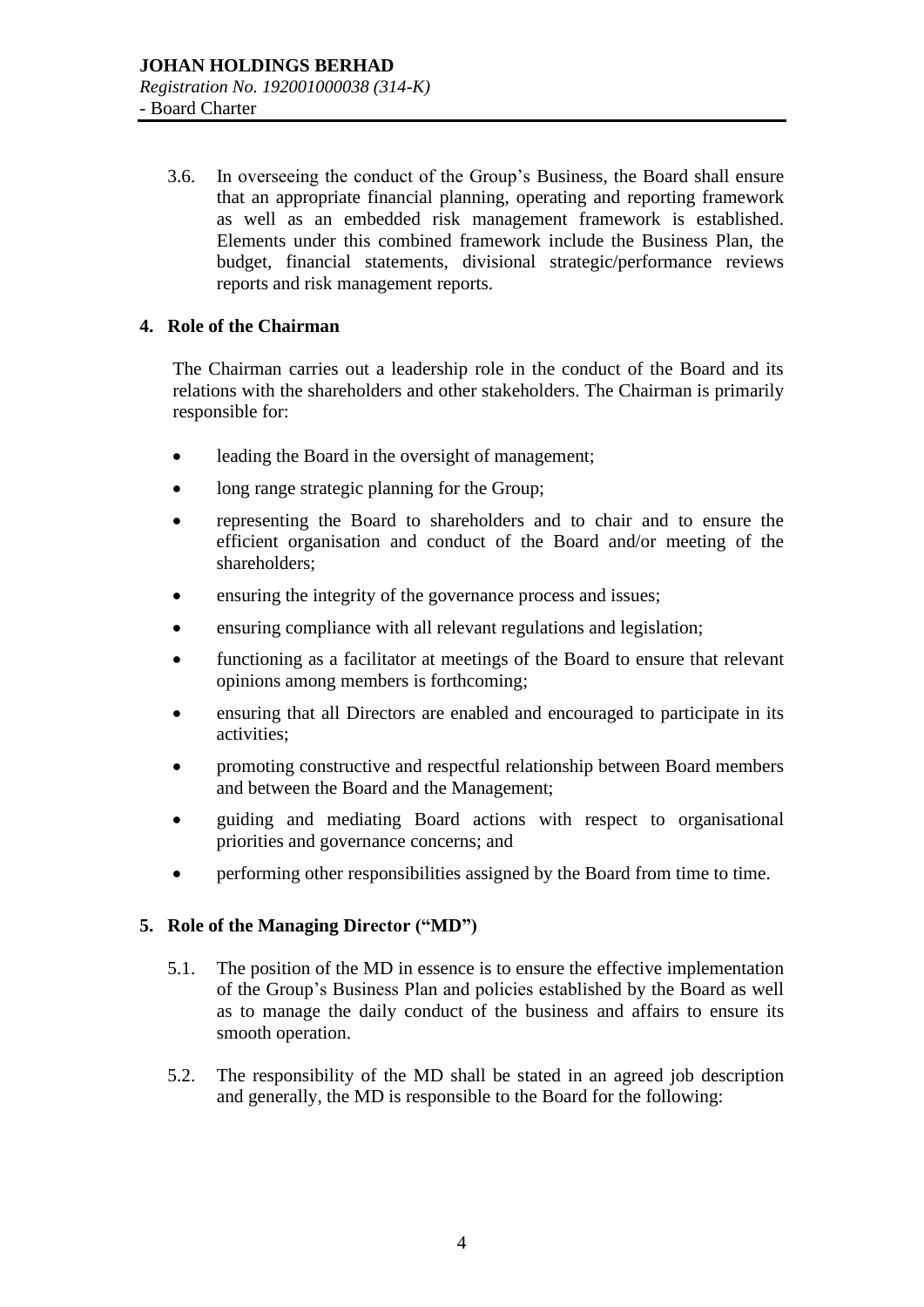- executive management of the Group's Business covering, inter alia, the development of a strategic plan; an annual operating plan and budget; performance benchmarks to gauge management performance and the analysis of management reports;
- directing and controlling all aspects of the business operations in a cost effective manner;
- coordinates business plans with the businesses heads, coordinates management issues through the Board, and oversees divisional function groups and cost containment process;

In discharging the above responsibilities, the MD can delegate appropriate functions to the Senior Management, who shall report to the MD.

#### **6. Role of Senior Independent Director**

- 6.1 The main responsibilities of the Senior Independent Director are to ensure that the views of each non-executive director are given due consideration and, where necessary, to act as an additional safeguard and to serve as a fullback point of contact for investors and shareholders when the normal channel of communication is considered to be inappropriate or inadequate.
- 6.2 The Senior Independent Director is primarily responsible for:-
	- serving as a sounding board for Chairman;
	- serving as a designated contact for consultation and direct communication with shareholders on areas that cannot be resolved through normal channels of contact with the Chairman & Chief Executive Officer;
	- serving as the principal conduit between the independent directors and the Chairman on sensitive issues;
	- ensuring all independent directors have the opportunity to provide input on the agenda, and advise the Chairman on the quality, quantity and timeliness of the information submitted by management that is necessary or appropriate for the independent directors to perform their duties effectively;
	- chairing meetings of the Board, in the absence of the Chairman or his abstention.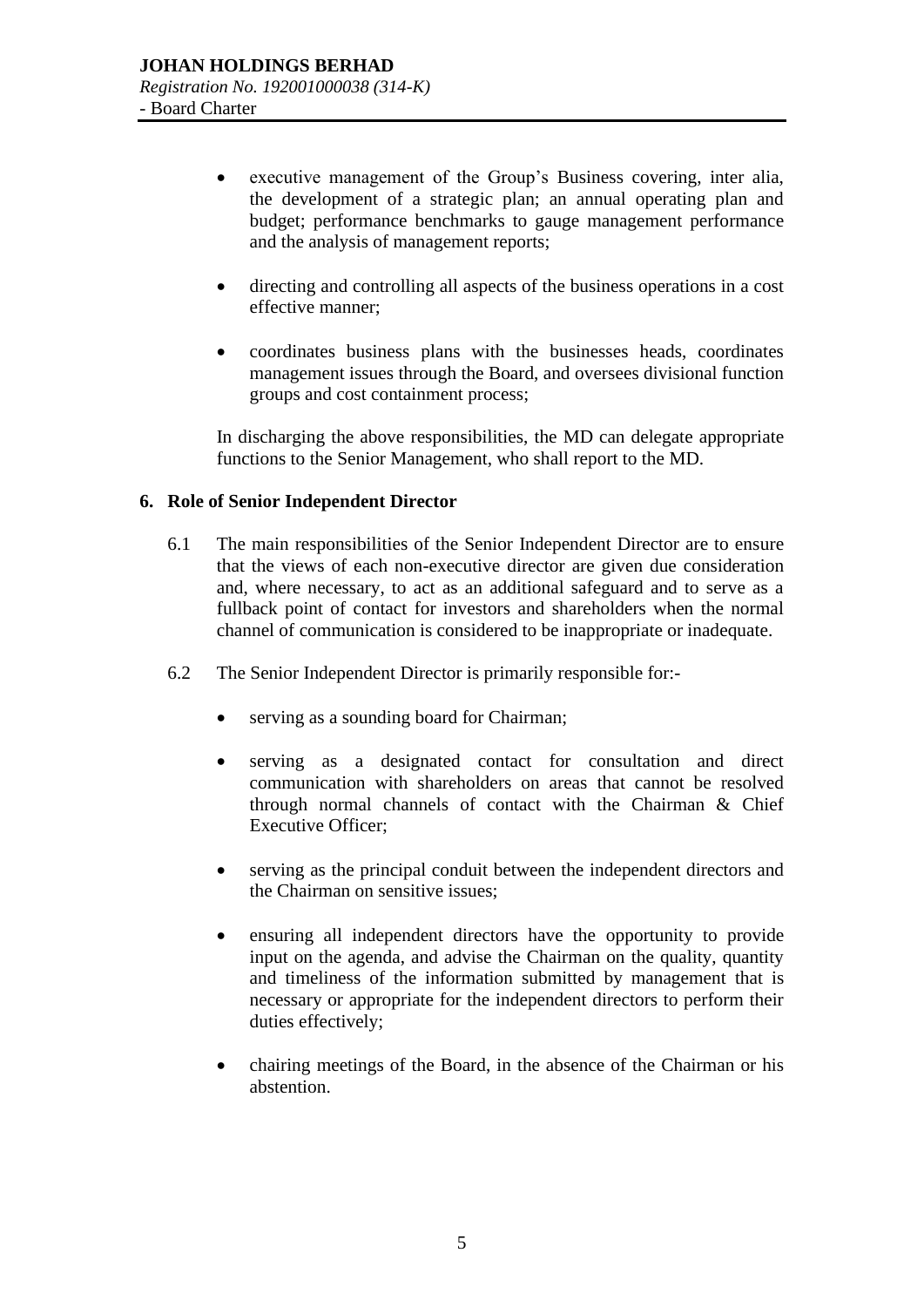#### **7. Board Processes**

Board Meetings shall be conducted in a business-like manner where all Directors are encouraged to share their views and partake in discussions.

### 7.1. **Frequency**

- 7.1.1. The Board shall meet regularly, at least on a quarterly basis. Special Board meetings shall be held in addition to the quarterly meetings as and when required. Prior notice of meetings will be given to all who are required to attend the meetings.
- 7.1.2. Board members are required to attend the Board meetings and attendance of each individual Director in the meetings held in a financial year is required to be disclosed in the Annual Report.
- 7.1.3. Other senior officers may be invited to attend for particular items within their responsibility. The Board may also invite external parties such as the auditors, solicitors and consultants as and when the need arises.
- 7.1.4. Additional formal business is dealt with as required, whether by physical, videoconferencing or telephonic meetings, as well other electronic meetings allowed under the laws or the Company's Constitution.

## 7.2. **Agenda**

- 7.2.1. The notice of a Directors' meeting shall be given in writing at least five (5) business days prior to the meeting.
- 7.2.2. The agenda shall include, amongst others, matters specifically reserved for the Board's decision. The Board shall record its deliberation, in terms of the issues discussed, and the conclusions thereof in discharging its duties and responsibilities.

#### 7.3. **Meeting Papers**

- 7.3.1. Board papers and agenda items are to be circulated at least five (5) business days prior to the meeting.
- 7.3.2. The minutes of Board meetings shall be prepared within fourteen (14) days following a Board meeting. The draft minutes shall be circulated to Directors for their review and comments. If any Director request his comment to be noted in the Minutes, the Company Secretary shall comply with the request.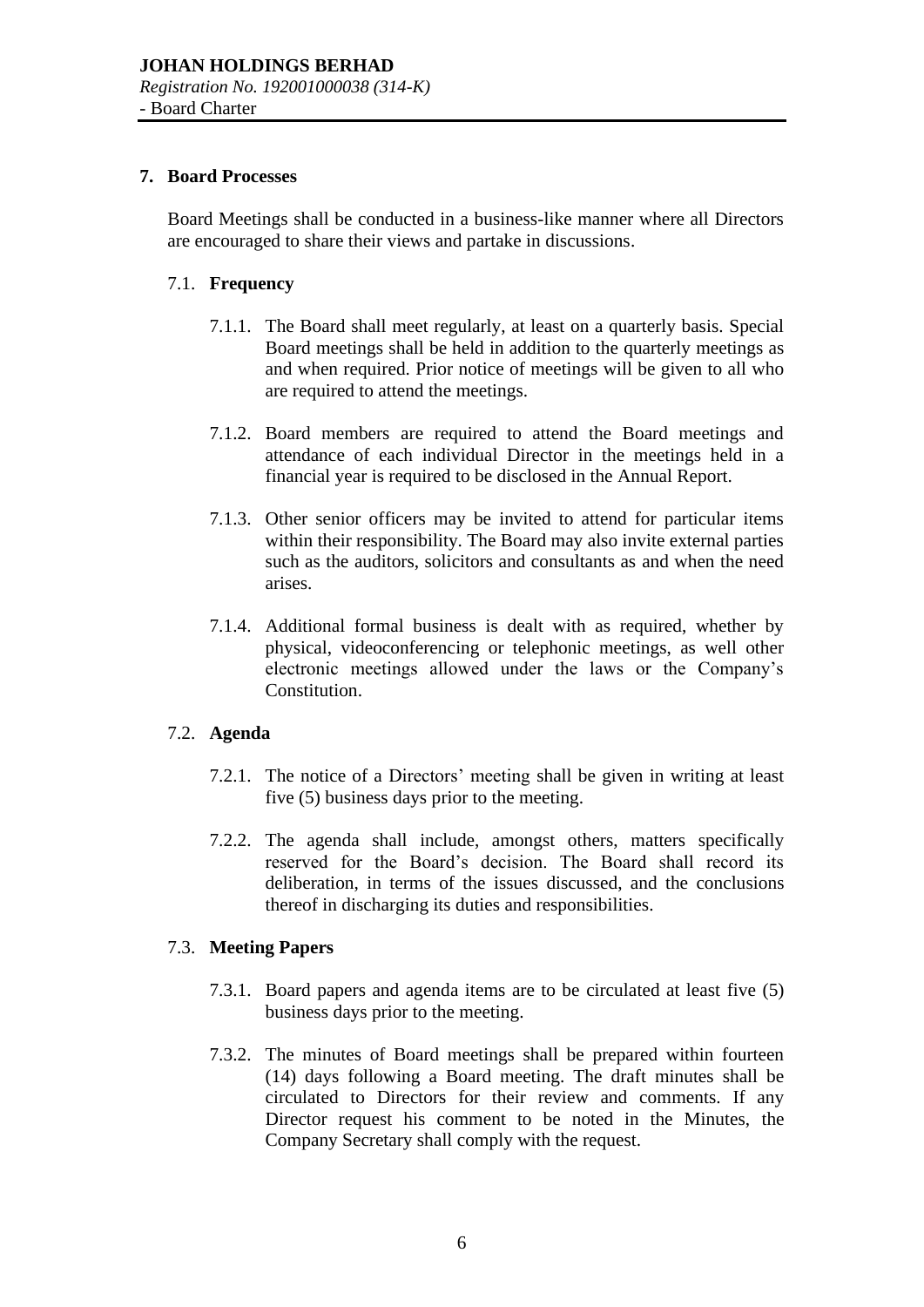#### 7.4. **Access to Information and Independent Professional Advice**

- 7.4.1. All Directors have the right to access to relevant information within the Group in furtherance of their duties and responsibilities as Directors of the Company.
- 7.4.2. All Directors shall have access to the advice and services of the Company Secretary. The Board shall recognise that the Chairman is entitled to the strong and positive support of the Company Secretary in ensuring the effective functioning of the Board.
- 7.4.3. The full Board or in their individual capacity, in furtherance of their duties, shall be able to obtain an independent professional advice at the Company's expenses through an agreed procedure laid down formally.

### **8. Assessment of the Board's Effectiveness**

- 8.1 The Board has entrusted the Nominating Committee with the responsibility for carrying out the annual assessment of Board, Committees and individual directors.
- 8.2 The Board's effectiveness is assessed in the areas of composition, administration, accountability, responsibility and conduct as well as the performance of the Chairman. The Nominating Committee examines the respective Board Committees to ascertain whether their functions and duties are effectively discharged in accordance with their respective Terms of Reference.
- 8.3 Through the Directors' self and peer assessment, the Nominating Committee evaluates the mix of skills, experience and other relevant qualities the Directors bring to the Board, and takes into account the individual director's fit and properness, contribution and performance, calibre and personality, ability to exercise independent judgement at all times and to contribute to the effective functioning of the Board. The self and peer assessment process also examines the ability of each Board and Committee member to give material input at meetings and to demonstrate a high level of professionalism and integrity in the decision-making process.

## **9. Company Secretary**

- 9.1. The Company Secretary shall be suitably qualified, competent and capable of carrying out the duties required of the post.
- 9.2. The key role of the Company Secretary, amongst others, include
	- provide unhindered advice and services for the Directors, as and when the need arises;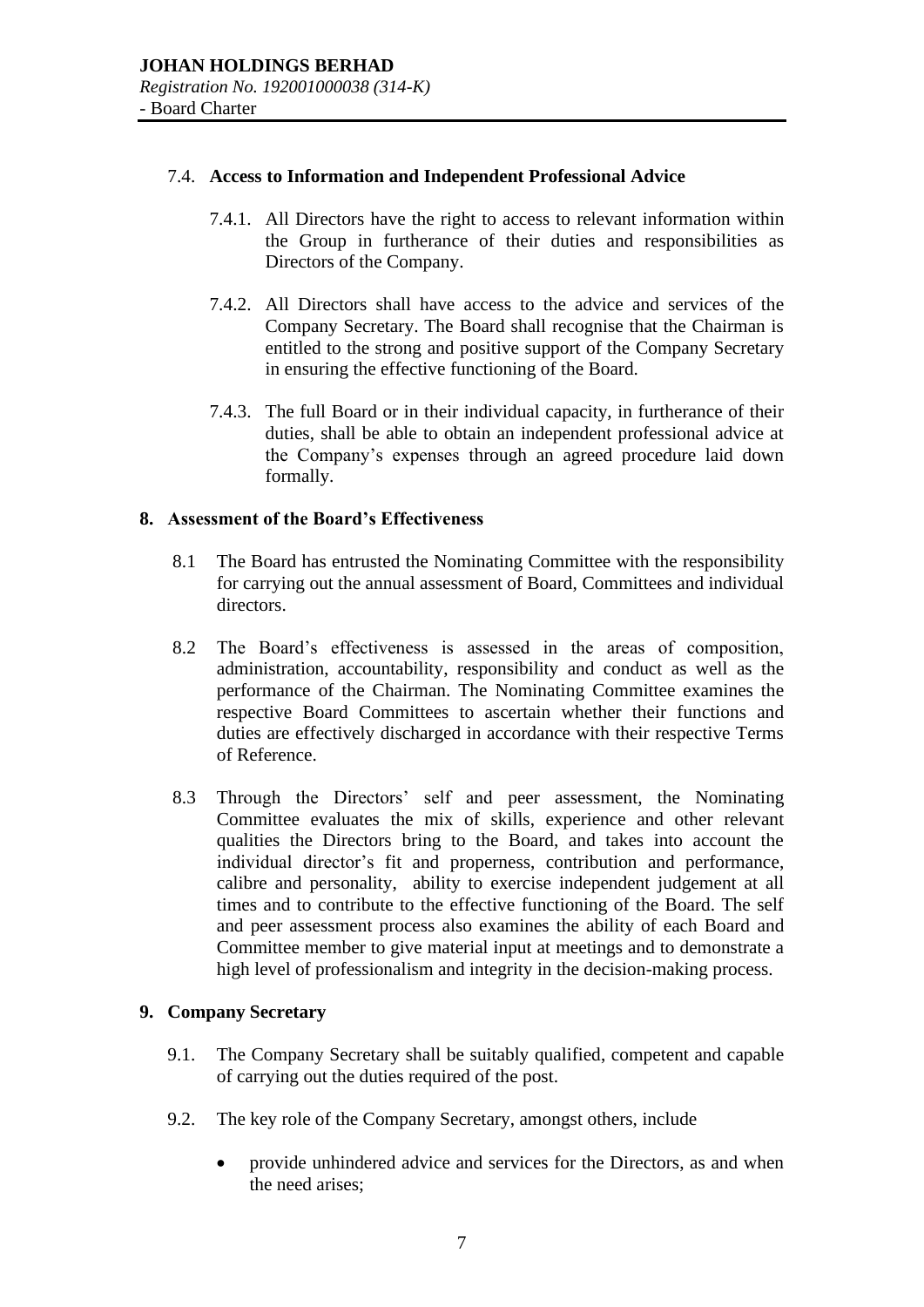- enhance the effective functioning of the Board;
- ensure regulatory compliance;
- preparing agendas and coordinating the preparation of the Board papers in a timely and effective manner;
- ensure that Board procedures and applicable rules are observed;
- maintaining records of the Board and ensure effective management of organisation's records;
- preparing comprehensive minutes to document Board proceedings and ensure conclusions are accurately recorded;
- assisting the communications between the Board and Management; and
- providing full access and services to the Board and carrying out other functions deemed appropriate by the Board from time to time.

### **10. Board Committees**

- 10.1. The Board reserves the right to establish Committees from time to time in the discharge of its duties and responsibilities.
- 10.2. Where a Committee is formed, specific terms of reference of the committee would be established to serve as a guidance note which covers matters such as the purpose, composition and functions of the committee.
- 10.3. A number of standing committees with written terms of reference has been established namely the following:

#### a) **Audit Committee**

The Audit Committee assists in providing oversight on the Group's financial reporting, disclosure, regulatory compliance and monitoring of internal control processes within the Group. The Audit Committee reviews the quarterly financial results, unaudited and audited financial statements, internal and external audit reports as well as related party transactions.

## b) **Nominating Committee**

The Nominating Committee oversees matters relating to the nomination of new Directors, annually reviews the required mix of skills, experience and other requisite qualities of Directors as well as the annual assessment of the effectiveness of the Board as a whole, its Committees and the contribution of each individual Director as well as identify candidates to fill board vacancies, and nominating them for approval by the Board.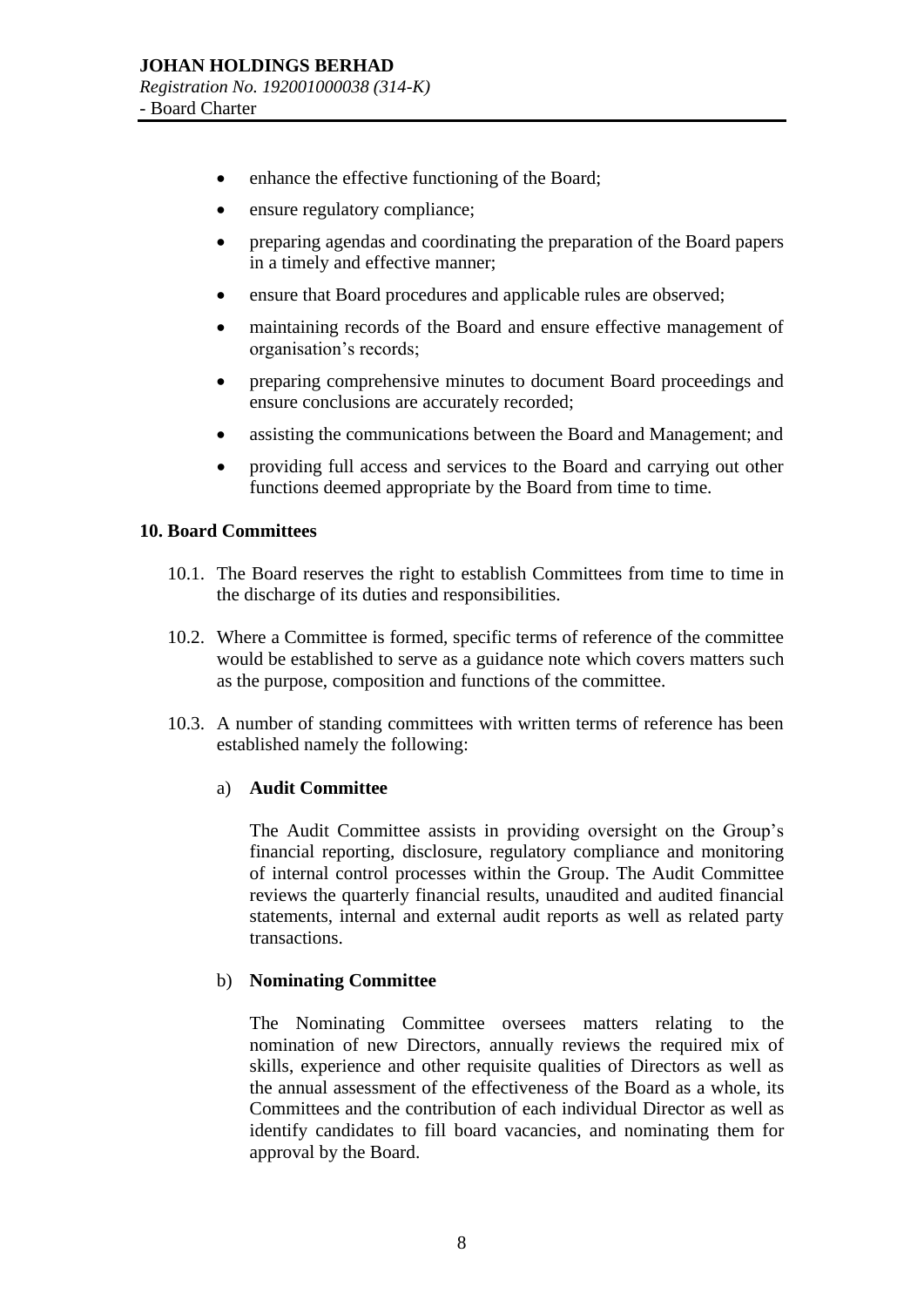#### c) **Remuneration Committee**

The Remuneration Committee is primarily responsible to review the remuneration package and the terms of employment of Directors and senior management.

### d) **Risk Management Committee**

The Risk Management Committee oversees the identification, monitoring and control of all risks faced by the business carried out by the companies. It provides assurance to the Board that risk control measures and mitigation actions are in existence and continually reviewed.

### **11. The Board's Relationship with Shareholders and Stakeholders**

- 11.1. The Board shall maintain an effective communications policy that enables both the Board and Management to communicate effectively with its shareholders, stakeholders and the general public.
- 11.2. It is the role of the Board to ensure that the Annual General Meeting ("AGM") and Extraordinary General Meeting ("EGM") of the Company are conducted in an efficient manner and serves as a crucial mechanism in shareholder communications. Key ingredients behind this include the supply of comprehensive and timely information to shareholders and the encouragement of active participation at the AGM.
- 11.3. The Board will focus its efforts on the following best practices to enhance the effectiveness of the General Meeting:
	- ensure that each item of special business included in the notice to be accompanied by a full explanation of the effects of the proposed resolution;
	- encourage poll voting on substantive resolution and make an announcement of the detailed results showing the number of votes cast for and against each resolution;
	- for re-election of Directors, ensures that the notice of meeting state which Directors are standing for election or re-election with a brief description to include matters such as age, relevant experience, list of directorships, date of appointment to the Board, details of participation in board committee and the fact that a particular Director is independent;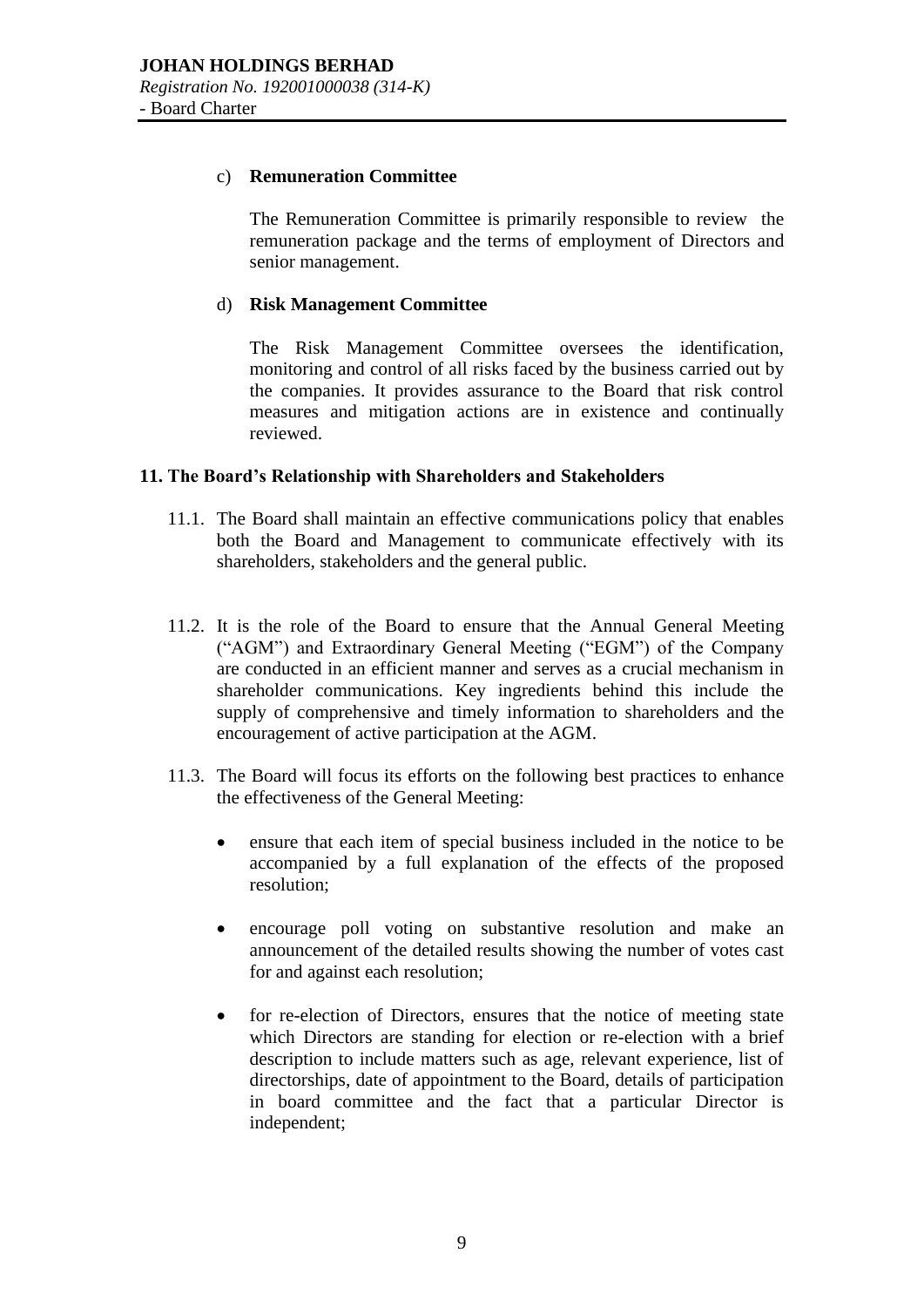- ensure that the Chairman provides reasonable time for discussion at the meeting. Where appropriate and if required, the Chairman will also undertake to provide written answer to any significant question which cannot be answered immediately; and
- conduct a business presentation with a question and answer session, where appropriate and if required.
- 11.4. The Chairman shall take responsibility for addressing queries from Shareholders, stakeholders and analysts.

### **12. Induction Process**

- 12.1. The objective of the induction process is to provide Directors with a rapid and clear insight into the Group as well as keeping them abreast with development in the market place pertaining to the oversight function of Directors. This will enable the Directors to discharge their duties and responsibilities effectively.
- 12.2. Induction of Directors may include, but not limited to, the following:
	- furnishing of a copy of the previous board minutes for at least the past six (6) months; the Business/strategic plan, pertinent Management reports; profile of key competitors and significant reports by management consultants on areas of board responsibilities;
	- visits to key sites; and
	- a formal one (1) to two (2) day induction programme, including the elements above, and also presentations from various divisions on their strengths, weaknesses and ambitions.

#### **13. Directors' External Commitments and Conflict of Interest**

- 13.1. The Company's Constitution stipulate that a Director who is in any way, whether directly or indirectly, interested in a contract or proposed contract with the Company shall declare his interest in accordance with the provisions of the Companies Act, 2016. The Director concerned shall not participate in deliberations and shall abstain himself from casting his votes in any matter arising thereof unless otherwise as provided for in the Constitution of the Company.
- 13.2. Shall there be an actual, potential or perceived conflict of interest between the Company or a related corporation and a Director, or an associate of a Director such as a spouse or other family members, or a related company, the Director involved shall make full disclosure and act honestly in the best interest of the Company.